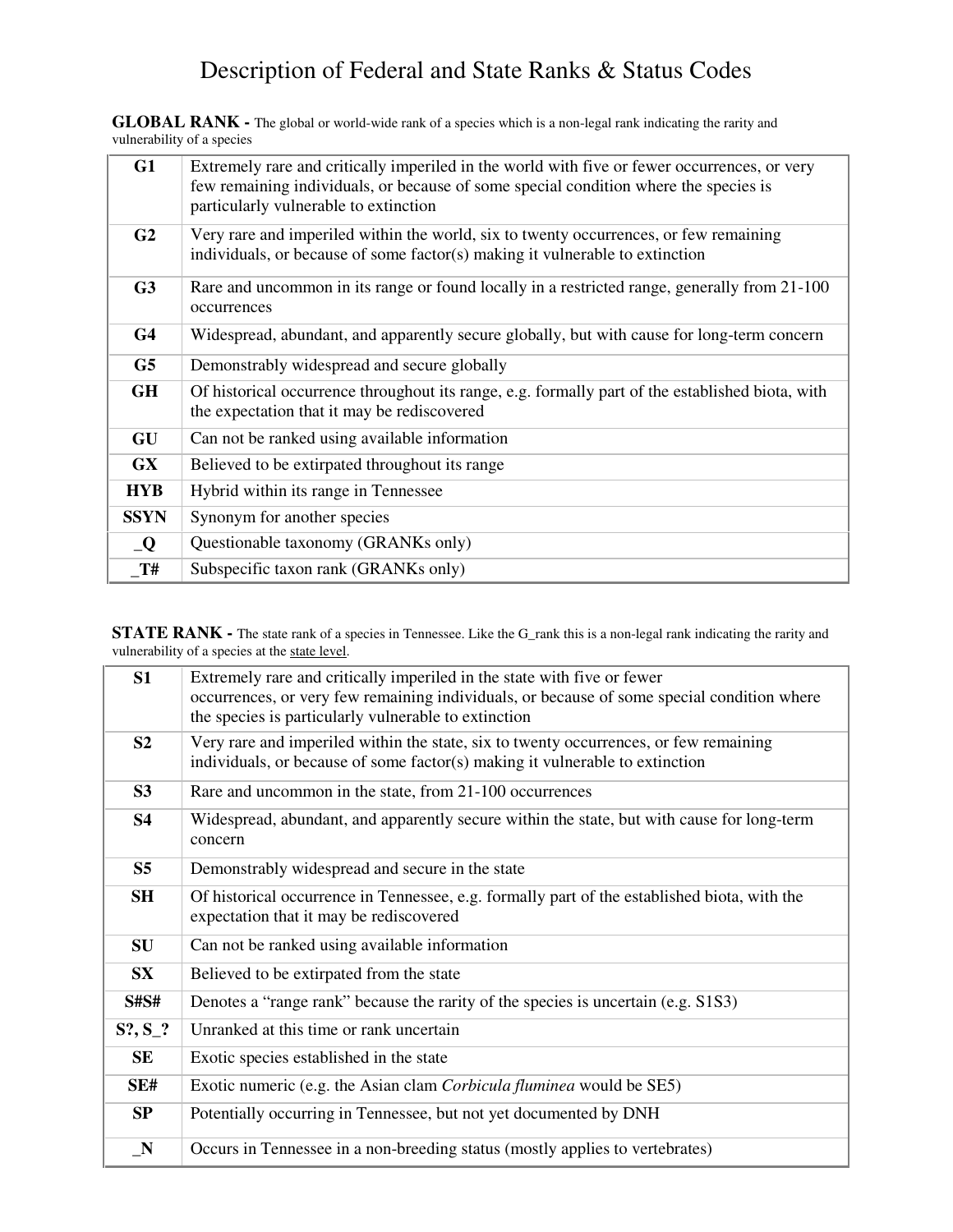| $\mathbf{B}$ | <b>Breeds in Tennessee</b>                                    |
|--------------|---------------------------------------------------------------|
| <b>SA</b>    | Accidental or casual in the state (several birds)             |
| <b>SR</b>    | Reported from the state, but insufficient data to assign rank |
| <b>SRF</b>   | Reported falsely from the state                               |
| <b>HYB</b>   | Hybrid within its range in Tennessee                          |
| <b>SSYN</b>  | Synonym for another species                                   |
| Q            | Questionable taxonomy (GRANKs only)                           |
| $\_T#$       | Subspecific taxon rank (GRANKs only)                          |

#### **FEDERAL STATUS -** The federal listing under the U.S. Endangered Species Act

| LE, Listed Endangered                                             | Taxon is threatened by extinction throughout all or a significant<br>portion of its range                                                                                                 |
|-------------------------------------------------------------------|-------------------------------------------------------------------------------------------------------------------------------------------------------------------------------------------|
| <b>E/SA, Endangered by Similarity</b><br>of Appearance            | Taxon is treated as an endangered species because it may not be<br>easily distinguished from a listed species                                                                             |
| LT, Listed Threatened                                             | Taxon is likely to become an endangered species in the foreseeable<br>future                                                                                                              |
| <b>T/SA, Threatened by Similarity</b><br>of Appearance            | Taxon is treated as a threatened species because it may not be<br>easily distinguished from a listed species                                                                              |
| PE, Proposed Endangered                                           | Taxon proposed for listing as endangered                                                                                                                                                  |
| PT, Proposed Threatened                                           | Taxon proposed for listing as threatened                                                                                                                                                  |
| C, Candidate species***                                           | Taxon for which the USFWS has sufficient information to support<br>proposals to list the species as threatened or endangered, and for<br>which the Service anticipates a listing proposal |
| (PS) Partial Status<br>(based on taxonomy)                        | Taxon which is listed in part of its range, but for which Tennessee<br>subspecies are not included in the Federal designation                                                             |
| (PS:status) Partial Status<br>(based on political boundaries)     | Taxon which is listed in part of its range, but for which Tennessee<br>populations are not included in the Federal designation e.g. (PS:LE)                                               |
| (XN) Non-essential experimental<br>population in portion of range | Taxon which has been introduced or re-introduced in an area from<br>which it has been extirpated, and for which certain provisions of the<br>Act may not apply                            |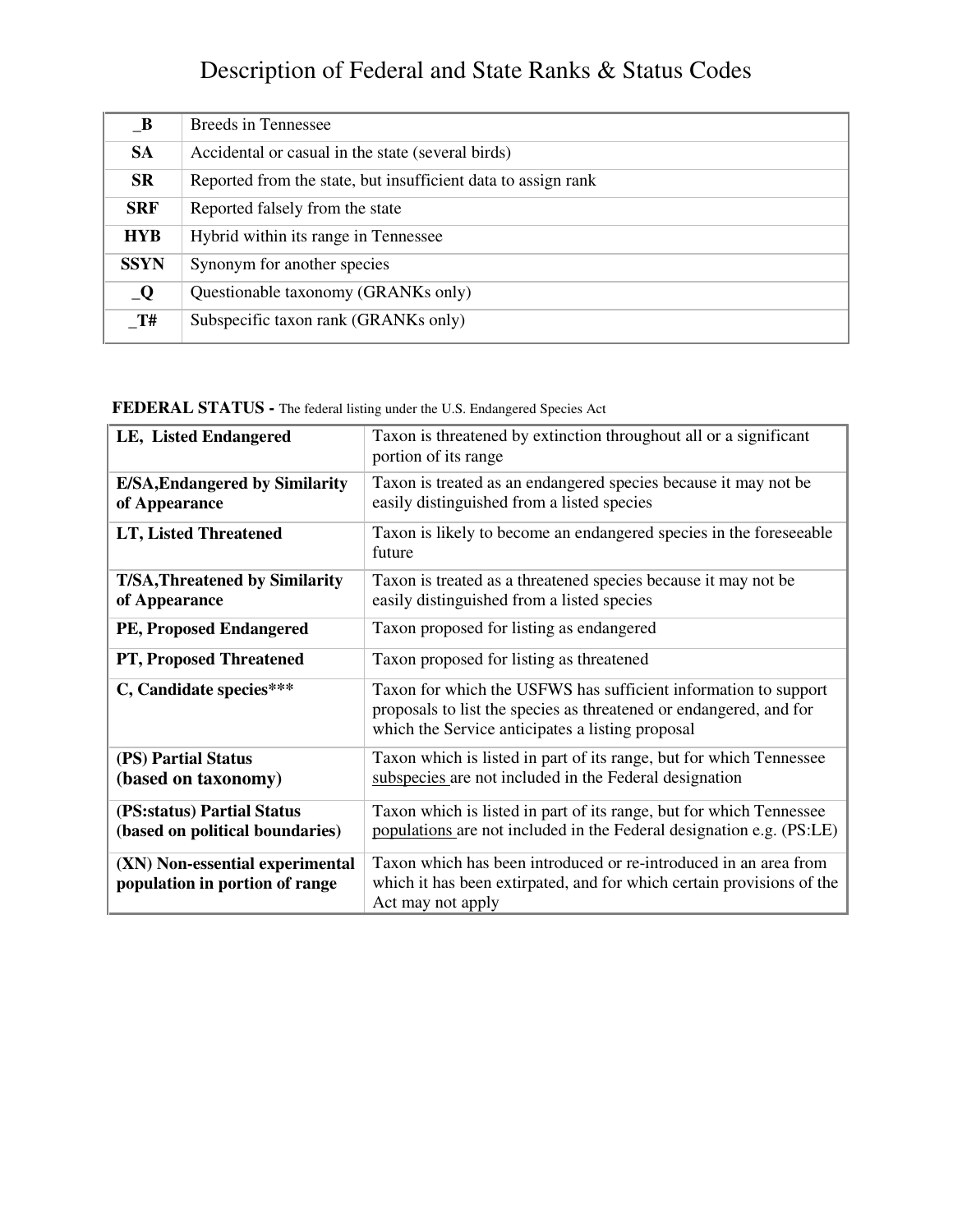| E, Endangered                             | Any species or subspecies whose prospects of survival or<br>recruitment within the state are in jeopardy or are likely to become<br>so within the foreseeable future                                                                                                                                                                                                                                                                                  |
|-------------------------------------------|-------------------------------------------------------------------------------------------------------------------------------------------------------------------------------------------------------------------------------------------------------------------------------------------------------------------------------------------------------------------------------------------------------------------------------------------------------|
| T, Threatened                             | Any species or subspecies that is likely to become an endangered<br>species within the foreseeable future                                                                                                                                                                                                                                                                                                                                             |
| D, Deemed in Need of<br><b>Management</b> | Any species or subspecies of nongame wildlife which the executive<br>director of the TWRA believes should be investigated in order to<br>develop information relating to populations, distribution, habitat<br>needs, limiting factors, and other biological and ecological data to<br>determine management measures necessary for their continued<br>ability to sustain themselves successfully. This category is<br>analogous to "Special Concern." |
| <b>S, Special Concern</b>                 | Any species or subspecies of plant that is uncommon in Tennessee,<br>or has unique or highly specific habitat requirements or scientific<br>value and therefore requires careful monitoring of its status.                                                                                                                                                                                                                                            |

#### **STATE STATUS** -The legal listing in Tennessee

| PE, Proposed Endangered                                    | Any species or subspecies of plant nominated by the Scientific<br>Advisory Committee to be added to the list of Tennessee's<br>endangered species. After approval by the commissioner of the<br>Dept. of Environment & Conservation and the concurrence of the<br>commissioner of Agriculture, these plants will formally become<br>State endangered.                          |
|------------------------------------------------------------|--------------------------------------------------------------------------------------------------------------------------------------------------------------------------------------------------------------------------------------------------------------------------------------------------------------------------------------------------------------------------------|
| PT, Proposed Threatened                                    | Any species or subspecies of a plant nominated by the Scientific<br>Advisory Committee to be added to the list of Tennessee threatened<br>species. After a public hearing, these plants will formally become<br>State threatened.                                                                                                                                              |
| <b>E-PT, Endangered-Proposed</b><br><b>Threatened</b>      | Species which are currently on the state list of endangered plants,<br>but are proposed by the Scientific Advisory Committee to be down-<br>listed to threatened. After approval by the commissioner of the<br>Dept. of Environment & Conservation and the concurrence of the<br>commissioner of Agriculture, these plants will formally become<br>State threatened.           |
| <b>E-PS, Endangered Proposed</b><br><b>Special Concern</b> | Species which are currently on the state list of endangered plants,<br>but are proposed by the Scientific Advisory Committee to be down-<br>listed to special concern. After approval by the commissioner of the<br>Dept. of Environment & Conservation and the concurrence of the<br>commissioner of Agriculture, these plants will formally become<br>State special concern. |
| <b>T-PE, Threatened Proposed</b><br><b>Endangered</b>      | Species which are currently on the state list of threatened plants,<br>but are proposed by the Scientific Advisory Committee to be listed<br>on the state endangered list. After approval by the commissioner of<br>the Dept. of Environment & Conservation and the concurrence of<br>the commissioner of Agriculture, these plants will formally become<br>State endangered.  |